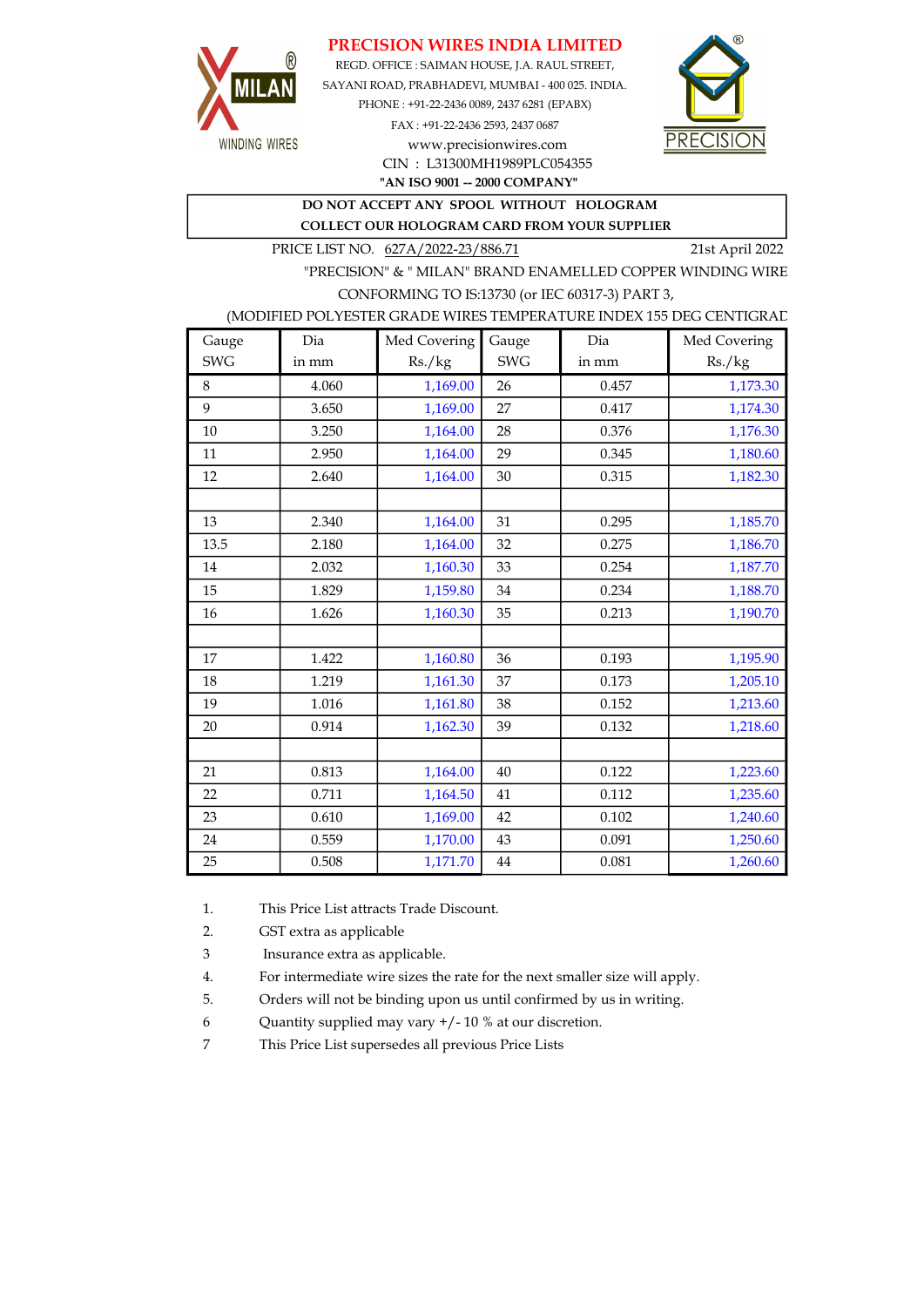

### PRECISION WIRES INDIA LIMITED

REGD. OFFICE : SAIMAN HOUSE, J.A. RAUL STREET, CIN : L31300MH1989PLC054355 SAYANI ROAD, PRABHADEVI, MUMBAI - 400 025. INDIA. PHONE : +91-22-2436 0089, 2437 6281 (EPABX) FAX : +91-22-2436 2593, 2437 0687 www.precisionwires.com



"AN ISO 9001 -- 2000 COMPANY"

DO NOT ACCEPT ANY SPOOL WITHOUT HOLOGRAM

COLLECT OUR HOLOGRAM CARD FROM YOUR SUPPLIER

PRICE LIST NO. 627B/2022-23/886.71 21st April 2022

"PRECISION" & " MILAN" BRAND ENAMELLED COPPER WINDING WIRE CONFORMING TO IS:13730 PART 13, ( IEC 60317-13)

#### (DUAL COATED WIRES CLASS H+ WIRES TEMPERATURE INDEX 200 DEG CENTIGRAD

| Gauge           | Dia   | Med Covering | Gauge           | Dia   | Med Covering |
|-----------------|-------|--------------|-----------------|-------|--------------|
| <b>SWG</b>      | in mm | Rs./kg       | <b>SWG</b>      | in mm | Rs./kg       |
| 8               | 4.060 | 1,193.80     | 26              | 0.457 | 1,195.50     |
| 9               | 3.650 | 1,193.80     | 27              | 0.417 | 1,197.00     |
| 10              | 3.250 | 1,190.80     | 28              | 0.376 | 1,198.50     |
| 11              | 2.950 | 1,190.80     | 29              | 0.345 | 1,202.00     |
| $\overline{12}$ | 2.640 | 1,190.80     | $\overline{30}$ | 0.315 | 1,203.00     |
|                 |       |              |                 |       |              |
| 13              | 2.340 | 1,190.80     | 31              | 0.295 | 1,205.90     |
| 13.5            | 2.180 | 1,190.80     | 32              | 0.275 | 1,206.90     |
| 14              | 2.032 | 1,186.30     | 33              | 0.254 | 1,207.90     |
| 15              | 1.829 | 1,185.80     | 34              | 0.234 | 1,208.90     |
| 16              | 1.626 | 1,186.30     | 35              | 0.213 | 1,210.90     |
|                 |       |              |                 |       |              |
| 17              | 1.422 | 1,186.80     | 36              | 0.193 | 1,215.40     |
| 18              | 1.219 | 1,187.30     | 37              | 0.173 | 1,222.40     |
| 19              | 1.016 | 1,187.80     | 38              | 0.152 | 1,230.90     |
| 20              | 0.914 | 1,188.30     | 39              | 0.132 | 1,235.90     |
|                 |       |              |                 |       |              |
| 21              | 0.813 | 1,190.00     | 40              | 0.122 | 1,240.90     |
| 22              | 0.711 | 1,190.50     | 41              | 0.112 | 1,252.90     |
| 23              | 0.610 | 1,192.50     | 42              | 0.102 | 1,260.90     |
| 24              | 0.559 | 1,193.50     | 43              | 0.091 | 1,267.90     |
| 25              | 0.508 | 1,194.50     | 44              | 0.081 | 1,277.90     |

- 1. This Price List attracts Trade Discount.
- 2. GST extra as applicable
- 3 Insurance extra as applicable.
- 4. For intermediate wire sizes the rate for the next smaller size will apply
- 5. Orders will not be binding upon us until confirmed by us in writing.
- 6. Quantity supplied may vary  $+/-10\%$  at our discretion.
- 7 This Price List supersedes all previous Price Lists



### PRECISION WIRES INDIA LIMITED

REGD. OFFICE : SAIMAN HOUSE, J.A. RAUL STREET, SAYANI ROAD, PRABHADEVI, MUMBAI - 400 025. INDIA. PHONE : +91-22-2436 0089, 2437 6281 (EPABX)

> www.precisionwires.com CIN : L31300MH1989PLC054355 FAX : +91-22-2436 2593, 2437 0687